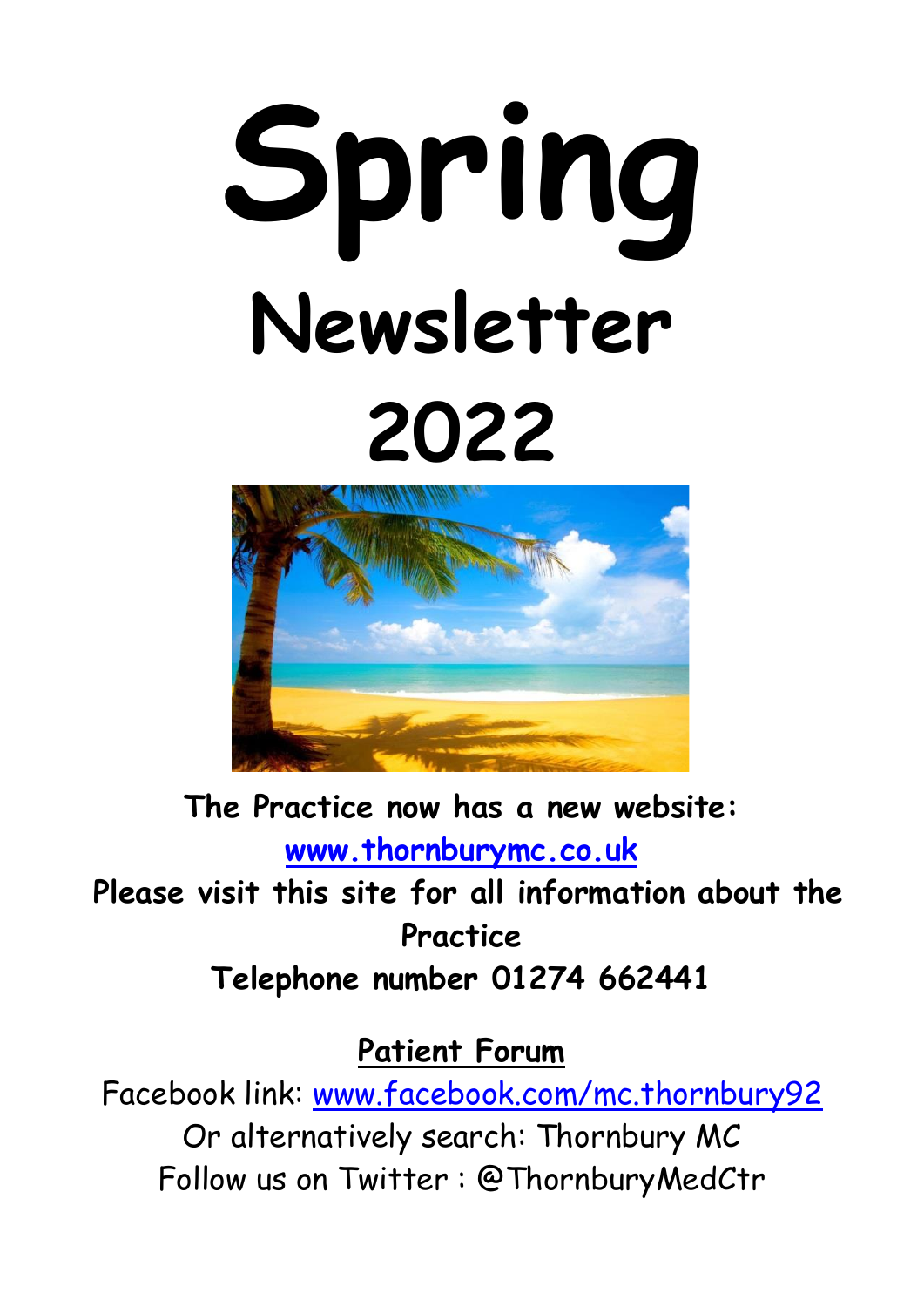## **National Data Opt Out-Your Data Matters to the NHS**

### **"How the NHS and care services use your information"**

Whenever you use a health or care service, such as attending Accident & Emergency or using Community Care services, important information about you is collected in a patient record for that service. Collecting this information helps to ensure you get the best possible care and treatment.

The information collected about you when you use these services can also be used and provided to other organisations for purposes beyond your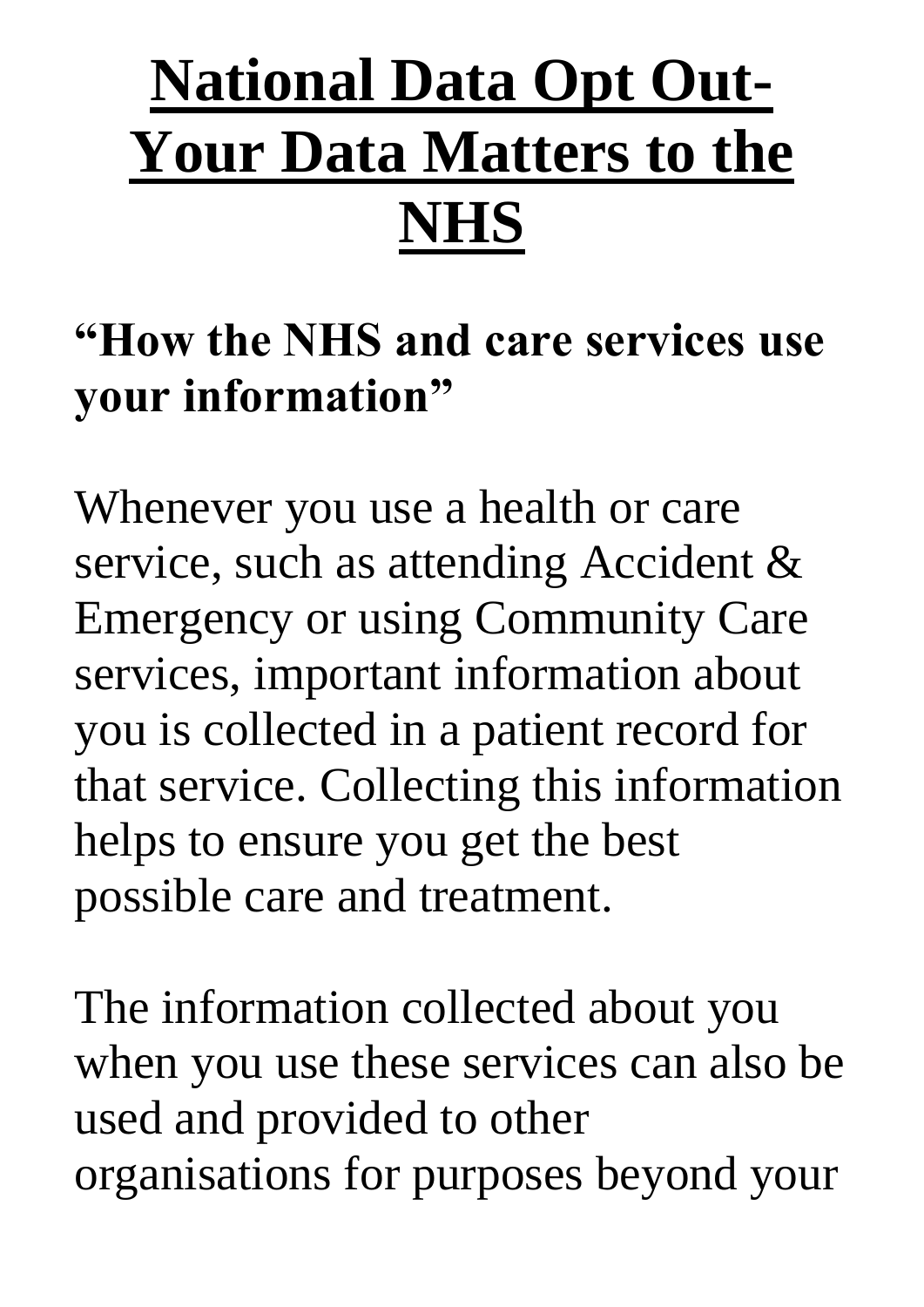individual care, for instance to help with:

- Improving the quality and standards of care provided
- Research into the development of new treatments
- Preventing illness and diseases
- Monitoring safety
- Planning services

This may only take place when there is a clear legal basis to use this information. All these uses help to provide better health and care for you, your family and future generations. Confidential patient information about your health and care is only used like this where allowed by law.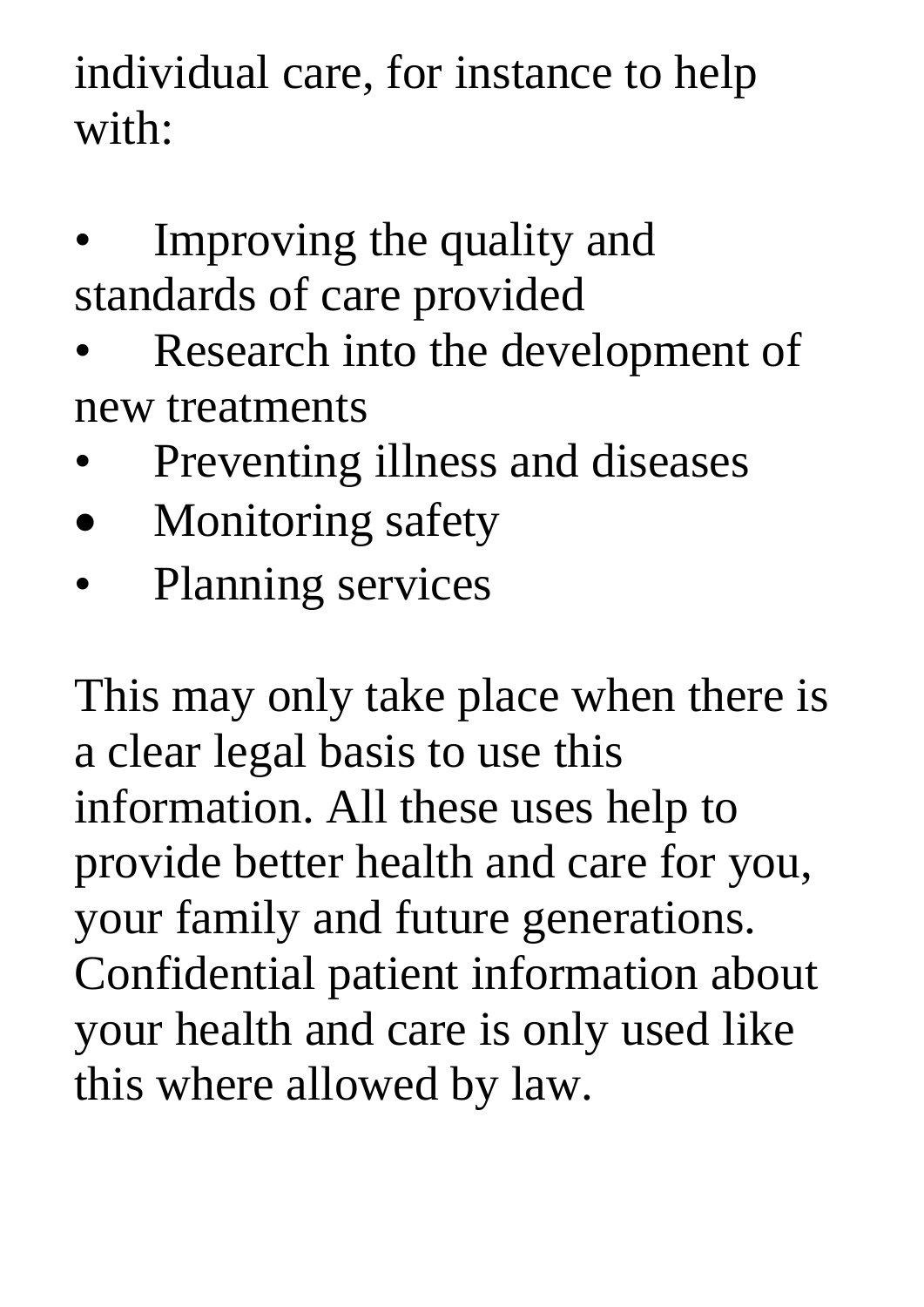Most of the time, anonymised data is used for research and planning so that you cannot be identified in which case your confidential patient information isn't needed.

You have a choice about whether you want your confidential patient information to be used in this way. If you are happy with this use of information you do not need to do anything. If you do choose to opt out your confidential patient information will still be used to support your individual care.

To find out more or to register your choice to opt out, please visit [www.nhs.uk/your-nhs-data-matters.](http://www.nhs.uk/your-nhs-data-matters)

On this web page you will: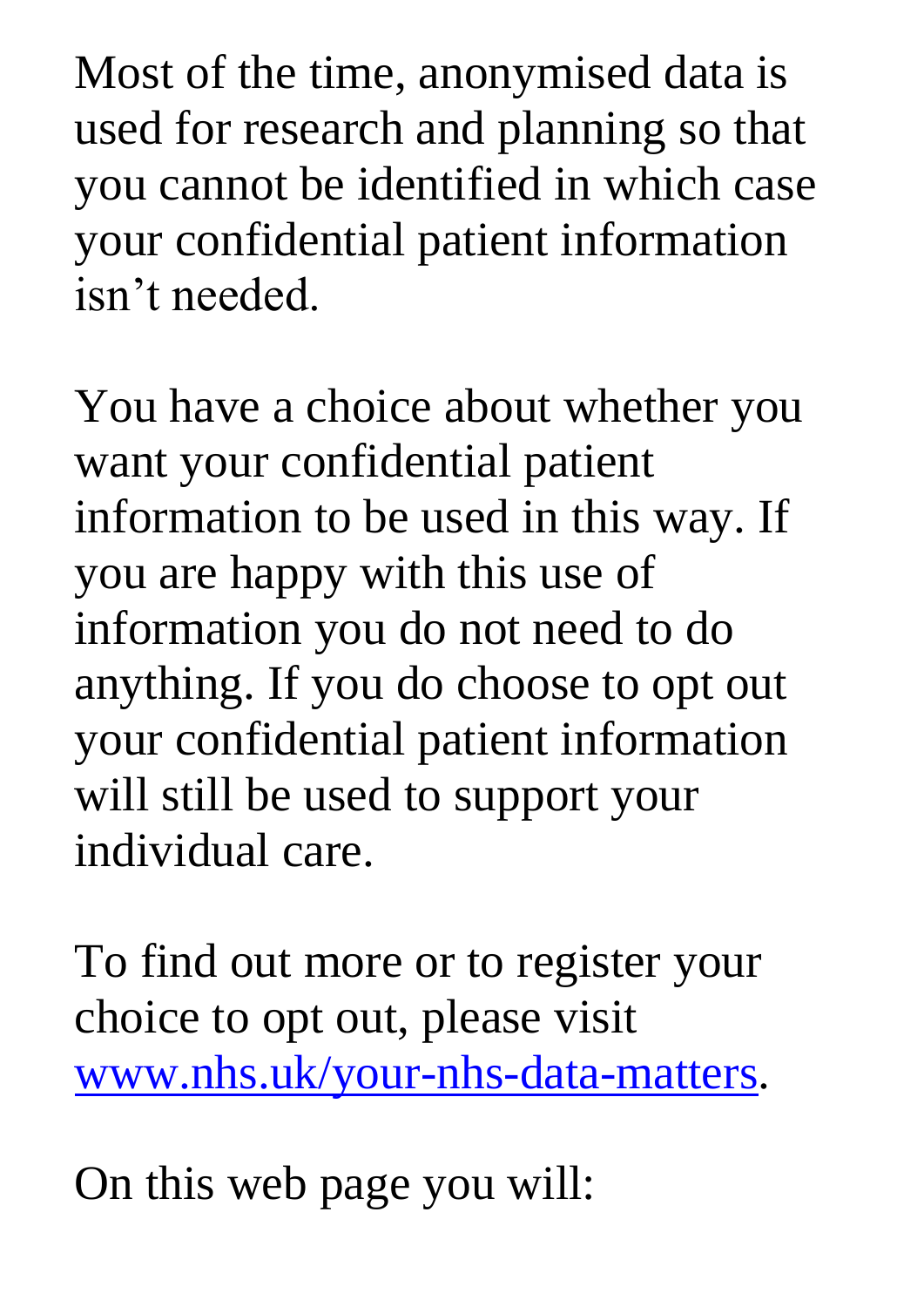- See what is meant by confidential patient information
- Find examples of when confidential patient information is used for individual care and examples of when it is used for purposes beyond individual care
- Find out more about the benefits of sharing data
- Understand more about who uses the data
- Find out how your data is protected
- Be able to access the system to view, set or change your opt-out setting
- Find the contact telephone number if you want to know any more or to set/change your opt-out by phone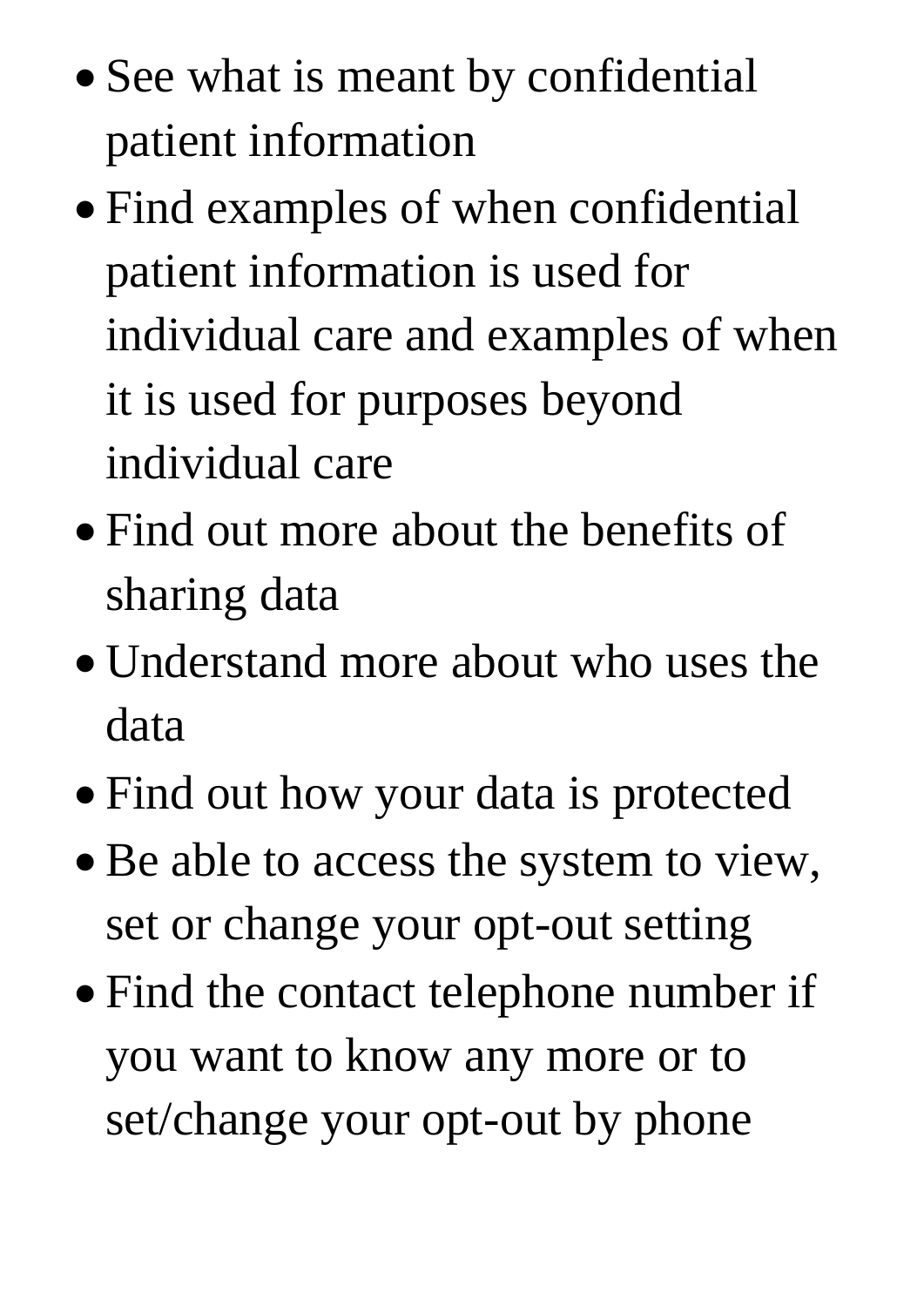- See the situations where the opt-out will not apply
	- National Data opt out has been extended until 31st July 2022

You can also find out more about how patient information is used at:

[https://www.hra.nhs.uk/information](https://www.hra.nhs.uk/information-about-patients/)[about-patients/](https://www.hra.nhs.uk/information-about-patients/) (which covers health and care research); and [https://understandingpatientdata.org.uk/](https://understandingpatientdata.org.uk/what-you-need-know) [what-you-need-know](https://understandingpatientdata.org.uk/what-you-need-know) (which covers how and why patient information is used, the safeguards and how decisions are made)

You can change your mind about your choice at any time.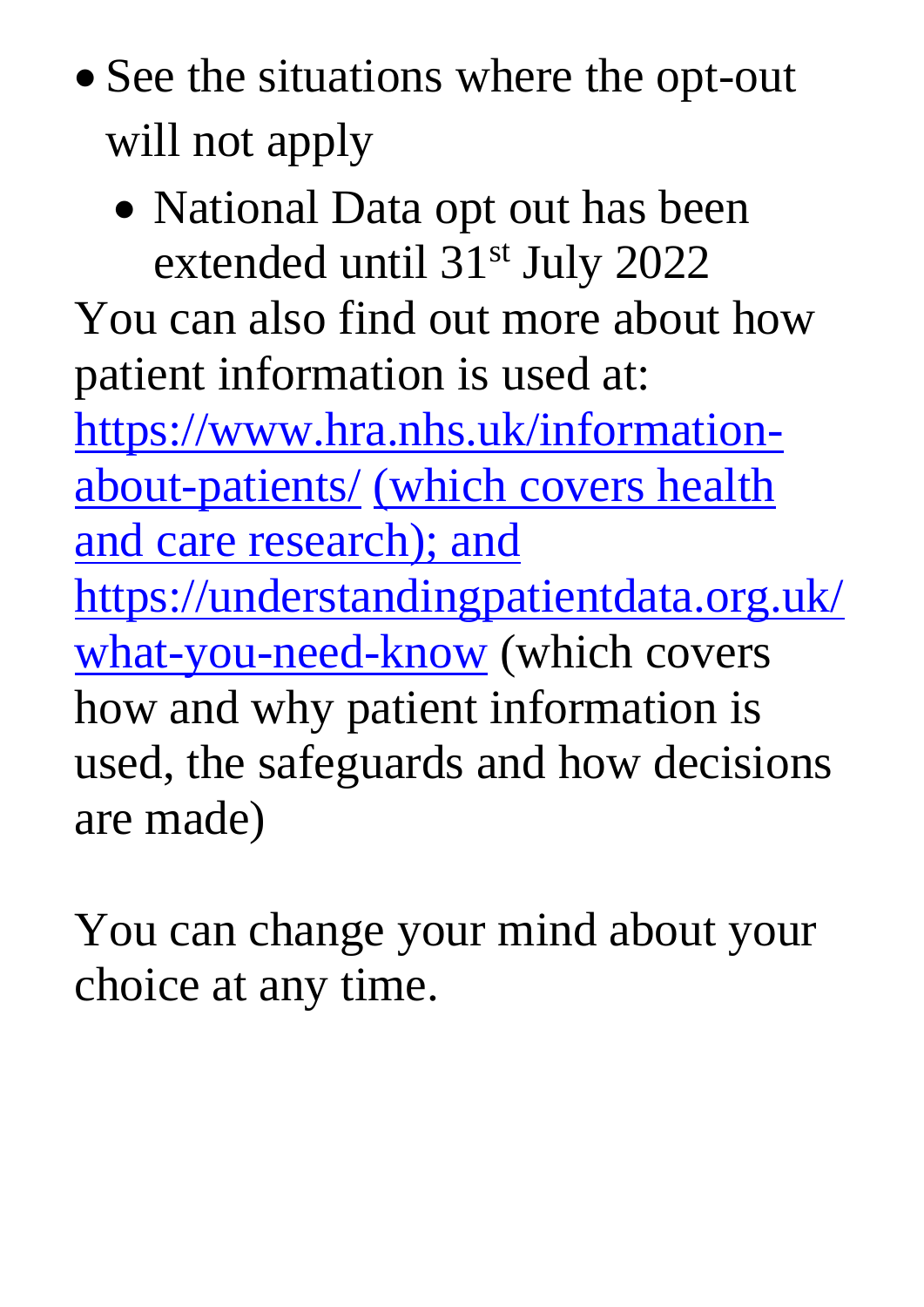#### **New Patients and How to Register**

Our list is open to new patients – When registering we will require photographic i.e. passport or driving licence and an up to date utility bill confirming your place of residence, as evidence. You will also need to complete a GMS1 form and a "New Patient Questionnaire."

Patients are able to now pre-register online via the surgery website all details available at [www.thornburymc.co.uk](http://www.thornburymc.co.uk/)

## **Extended Hours at Thornbury Medical Centre**

Available from 4<sup>th</sup> November and every Thursday 7am-8am Pre-Bookable Routine Appointments only available with GP's and HCA's

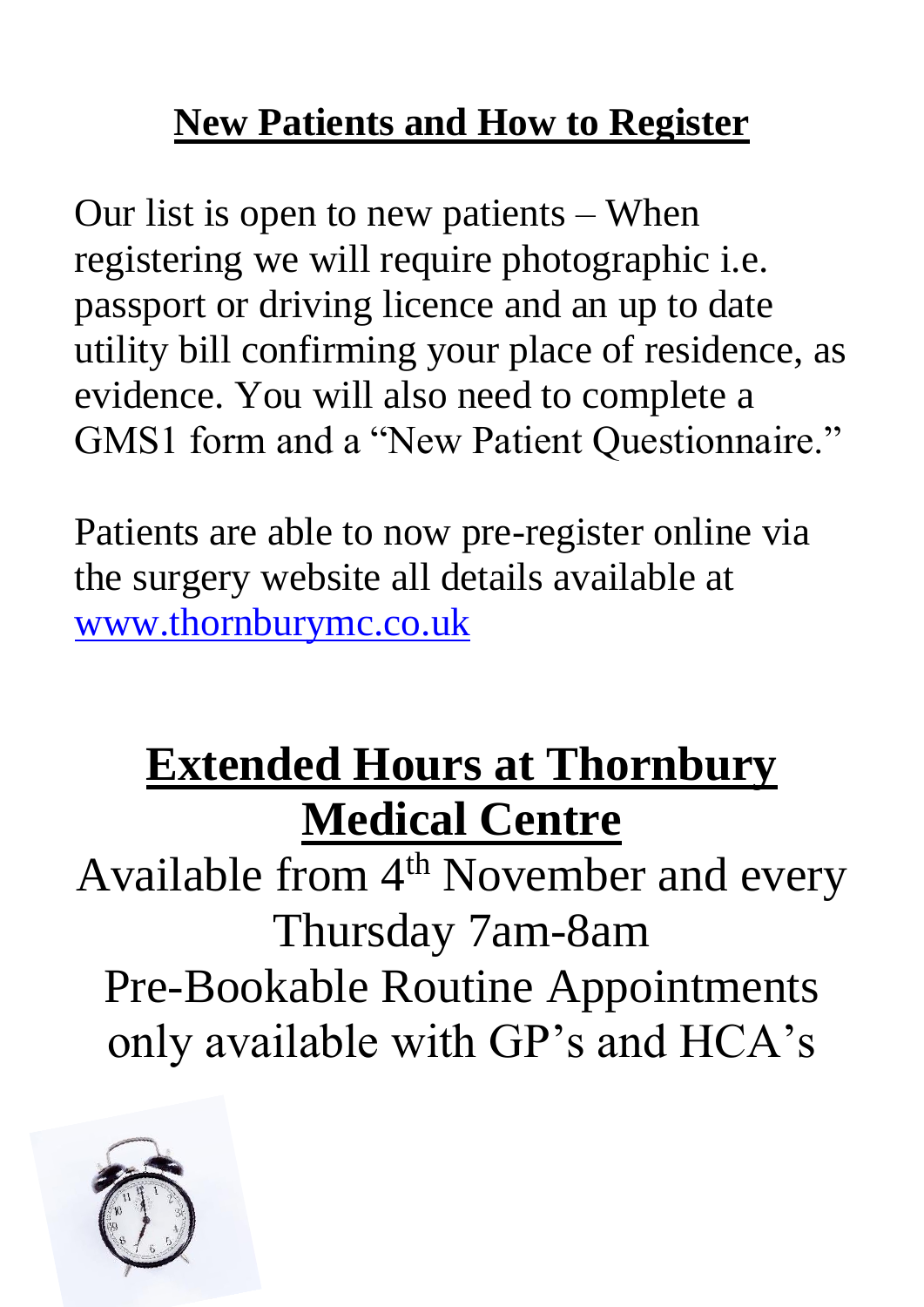## **NHS App**

The new, simple and secure way to access a range of NHS services on your smartphone or tablet.

Use the NHS App to:

- check your symptoms
- find out what to do when you need help urgently
- book and manage appointments at your GP surgery
- order repeat prescriptions
- view your GP medical record securely
- register to be an organ donor
- choose how the NHS uses your data

#### **The NHS App is free to download from the App Store and Google Play.**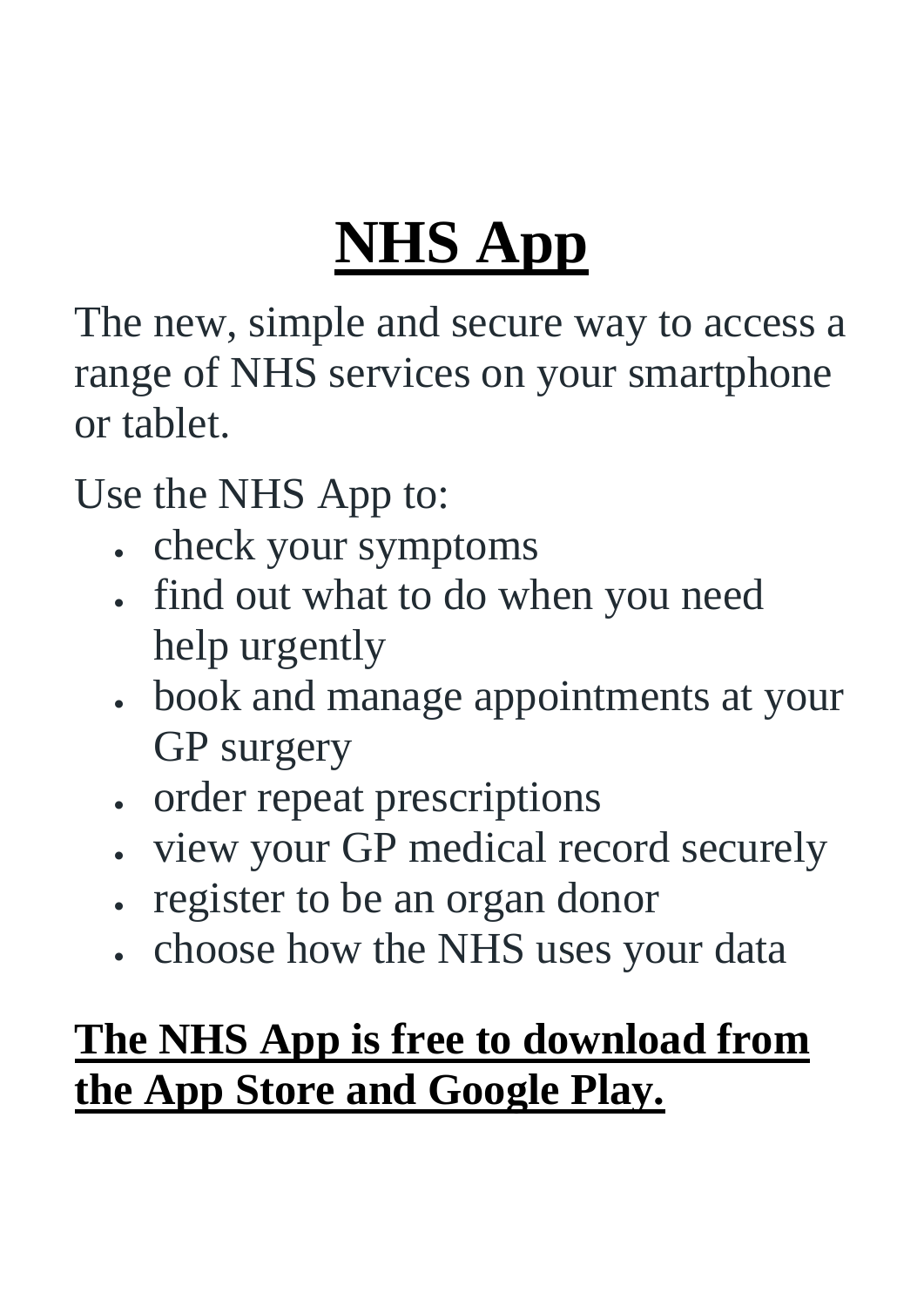## **Information for Carers**

#### **If you look after someone or someone looks after you- this is for you.**

Please let the practice know if you are a carer or if someone cares for you, so this information can be added to your medical record.

Thornbury Medical Centre offers free annual Health Checks and free Flu Vaccinations to all carers.

#### **Carers- please speak to the receptionists for further information about the support available.**

Further information and support is available from Carers Resource. They provide support for carers, no matter what their age, race, religion or needs.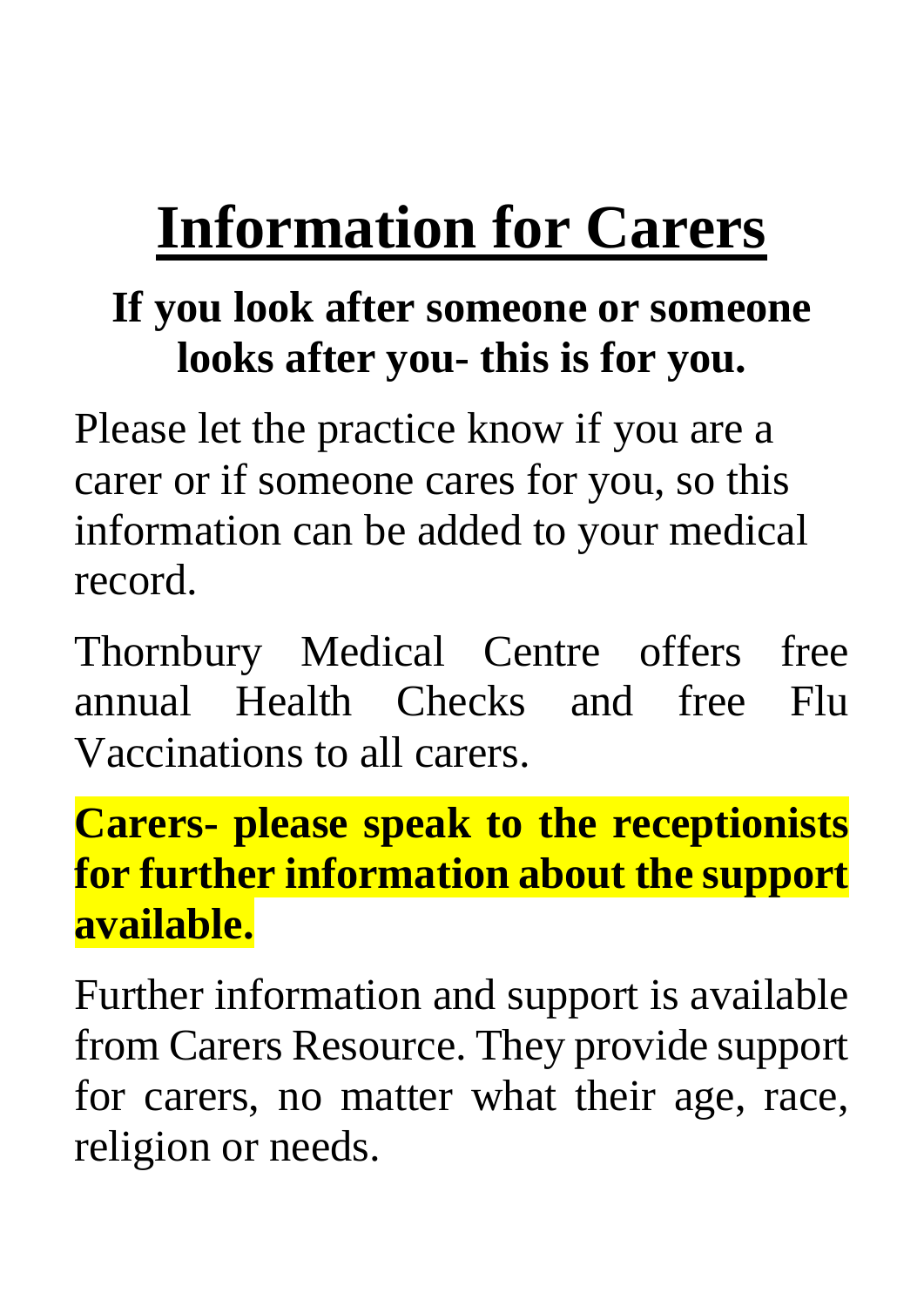For further information please contact Carers Resource on 01274 449660.

Address: 15 Park View court, St Pauls Road, Shipley BD18 3DZ

## **Advocacy Useful Telephone**

## **Contacts**

## • **VITAL** – 01274 770118

Mental health and other support

## • **Voiceability** – 01274 888017

Advocacy for mental health learning disability, dementia, acquired brain injury or other disability

## • **Age UK** – 01274 391190

Wellbeing and engagement, general information, advice and help.

## • **Independent Age** (national)

### 0800 3196789

Information, advice, befriending

- **HALE** (Health and Local Engagement) Community Connectors 01274 271088
- Citizen Advice Bradford & Airedale 03422 451282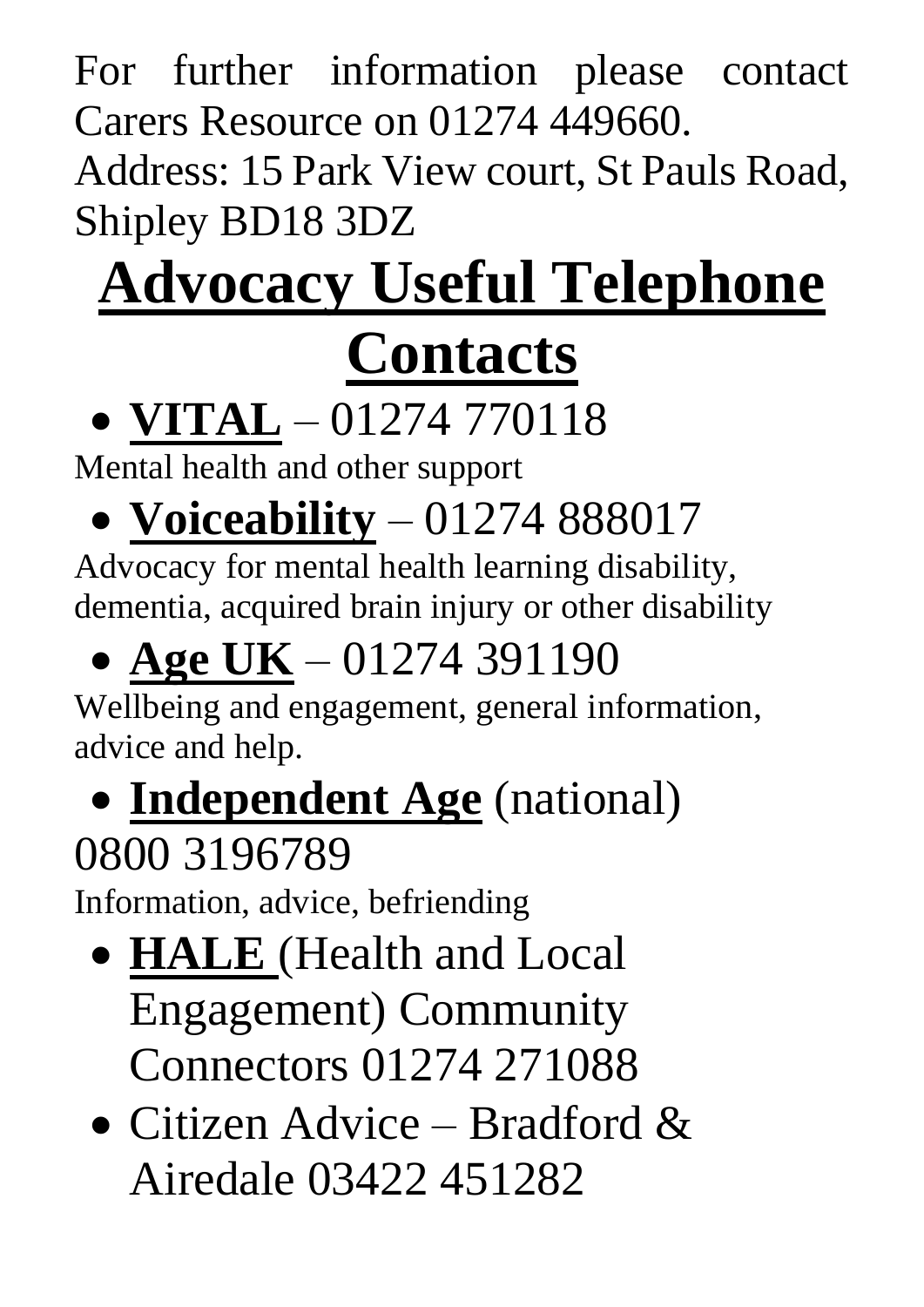• **DWP** 

**Pension service** - 0800 7317898

**Pension credit** – 0800 991234

**Attendance allowance** – 0800 7310122

**Personal independence payment** -

08009172222

**Universal credit** – 0800 3255644

## • **Alzheimer's society -Bradford** 01274586008

## • **Stroke Association –Bradford** 01274 617564

- **Parkinson's UK** 0808 8000303
- **Carer's Resource** 01274 588990

Advice and sitting service

- **Carers UK**  0808 808 7777
- **Mind Bradford General Enquires** - 01274 594173
- **First Response** 01274 221181

Urgent mental health support

• **BACES** (Bradford & Airedale Community Equipment) - 01274 435260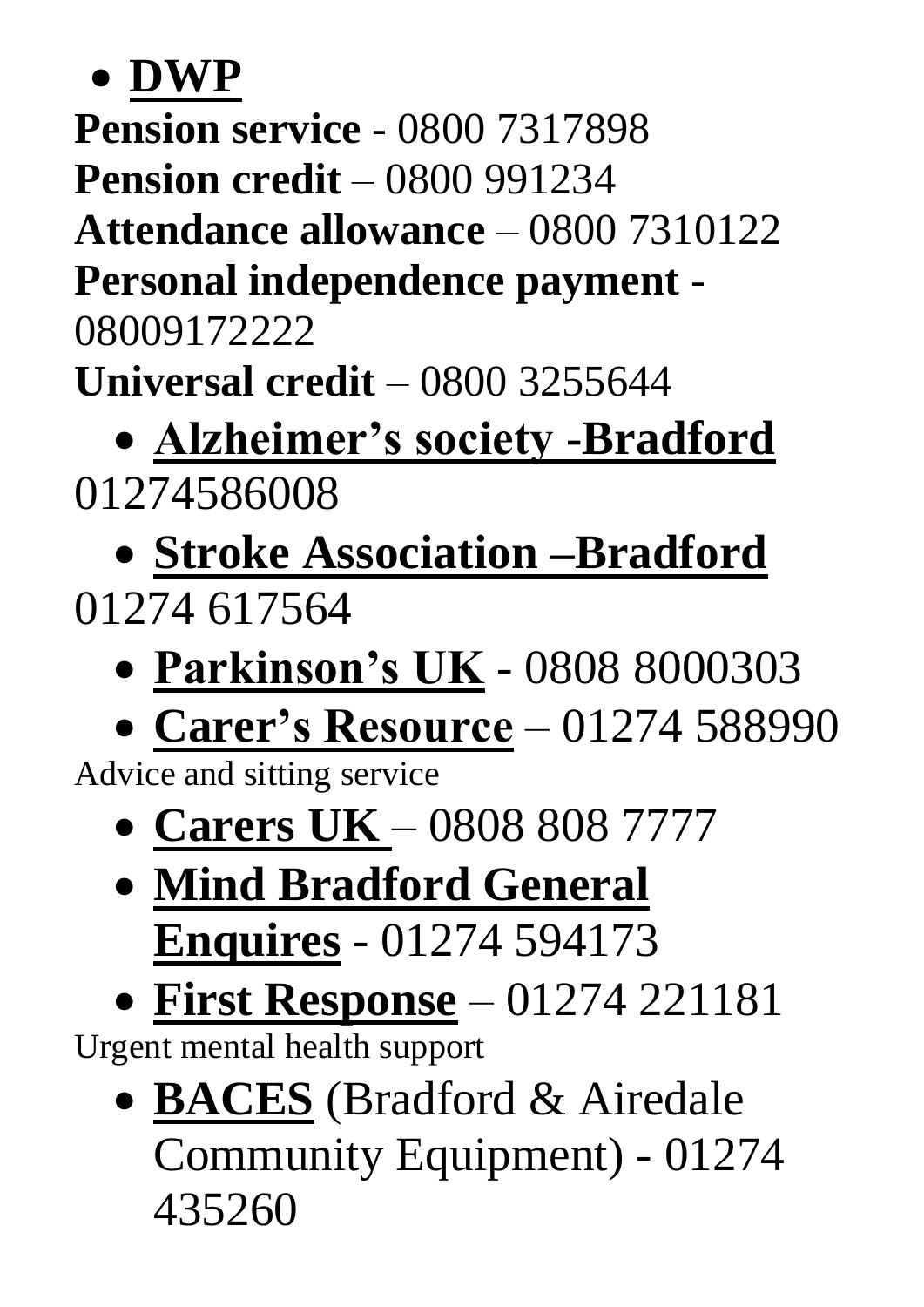## • **Adults Social Services** - 01274 435400

## • **Emergency Duty Team** – 01274 431010

# **Information for Parents**

#### **HEALTH VISITING TEAM**<br>
Telephone: 01274 221223

01274 221223

**Health Visitor:** Tracey Terblanche

**Community Nursery Nurses:** Karen Kaur Emma Blakely

#### **IMMUNISATIONS**

Baby immunisations, MMR and Preschool immunisations can be booked at Reception.

|                  | <b>CHILDREN'S CENTRES</b> |  |
|------------------|---------------------------|--|
| Tyersal          | 01274 668881              |  |
| Fagley           | 01274 770434              |  |
| <b>Barkerend</b> | 01274 437300              |  |
| Mortimer         |                           |  |
| House            | 01274 262740              |  |
|                  |                           |  |